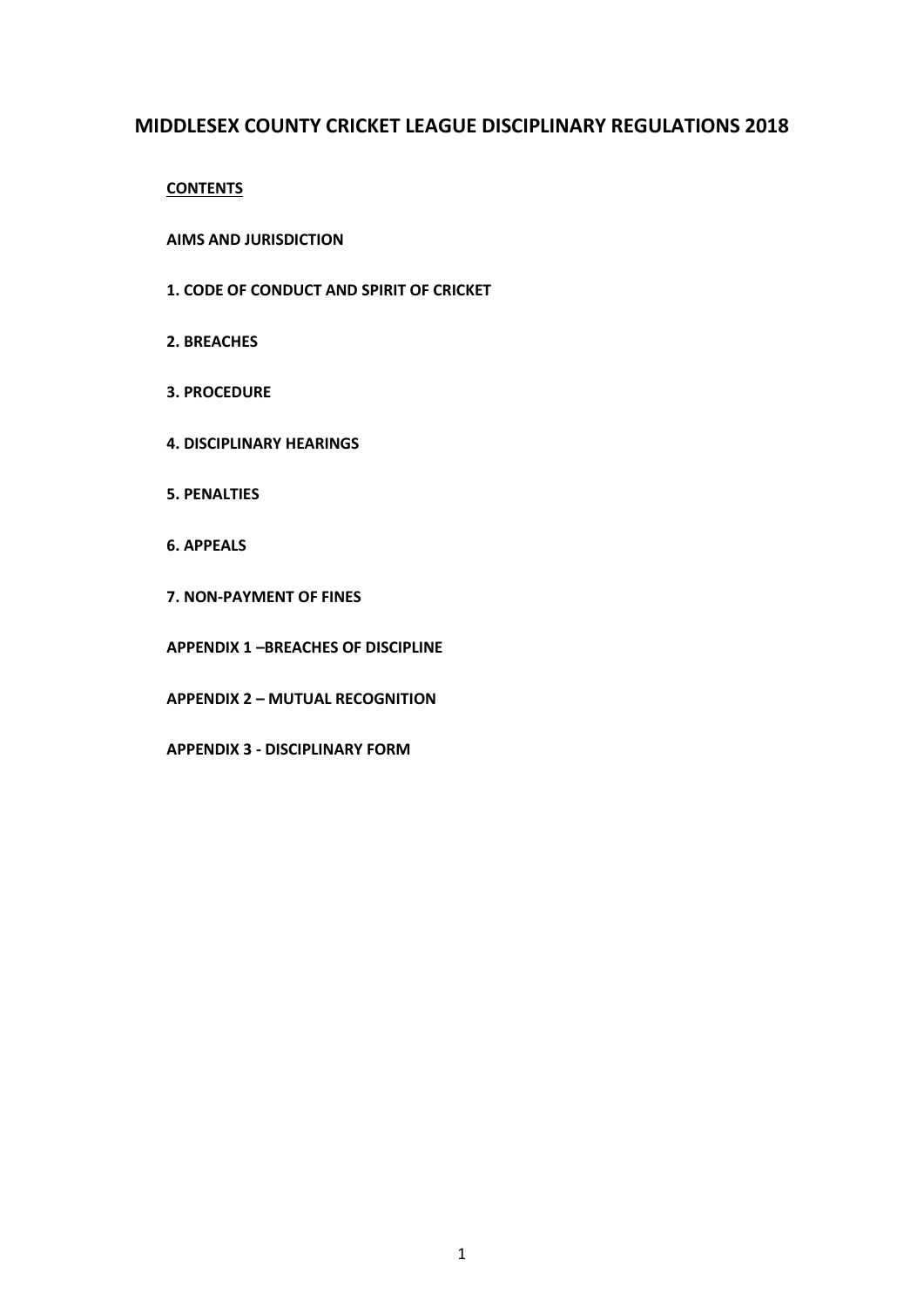### **AIMS AND JURISDICTION**

The England & Wales Cricket Board (ECB) is committed to maintaining the highest standards of behaviour and conduct. The Middlesex County Cricket League (the League), which operates within the jurisdiction of the ECB, takes this commitment very seriously.

To this end, these Discipline Regulations, incorporating major parts of the ECB Model Code of Conduct, the new MCC Laws and The Spirit of Cricket, are based on the ECB Premier League Disciplinary Regulations 2018 and have been adopted by the League with some modifications, to apply not just in the Middlesex Premier League but also in all competitions run under the auspices of the League.

These Regulations shall be complied with by all those who participate under the jurisdiction of the League's Management Committee. These Regulations shall apply to any player at any Club, at any level, under the auspices of the League.

These Regulations are intended to provide assistance and uniformity to all clubs in dealing with any alleged breach of the Code of Conduct, the new MCC Laws and The Spirit of Cricket and are aligned to ECB Non-First Class cricket procedures.

Any club which fails to take all reasonable steps to ensure the proper conduct of its players, officials and/or members in all matters for which the club or its committee is responsible, or acts in any way which is prejudicial or detrimental to the interests or reputation of the League, breaches these Regulations.

There is nothing in these Disciplinary Regulations preventing or discouraging clubs from applying additional or stronger sanctions against offenders than those appearing within these Regulations, whether or not they are the subject of a discipline report. To this end, it is important that clubs have their own code of conduct and disciplinary procedures in place.

In the event that any incident or other matter occurs which is not provided for by these Regulations (whether it relates to conduct, jurisdiction, procedure or penalty), then the Chairman of the League's Discipline Committee (Discipline Chairman) or his nominated deputy may take such action as considered appropriate in the circumstances, taking into account the specific circumstances and the principles of natural justice and fairness

These Regulations shall not apply to penalties imposed on Clubs by the League's Management Committee for reasons other than the behaviour and conduct of Players or Clubs.

For the purposes of these Regulations, the expression 'player' shall throughout this document be deemed to mean and include not only any player, whether professional or otherwise, but also any member or official of any club in any incident of alleged misconduct occurring on any part of a cricket ground or building and not merely the field of play.

# **1. CODE OF CONDUCT AND SPIRIT OF CRICKET**

# **1.1. Code of Conduct**

- 1.1.1. The League is committed to maintaining the highest standards of behaviour and conduct at cricket matches both on and off the field. All clubs and players, by virtue of their registration with or by joining their respective club, explicitly agree to abide by this Code of Conduct, which incorporates the Spirit of Cricket, and are bound by the provisions in these Regulations.
- 1.1.2. The major responsibility for ensuring fair play rests with the captains, but extends to all players, umpires and coaches.
- 1.1.3. Players and club officials must at all times accept the umpire's decision. Players and club officials must show self-discipline, even when things go against them. This means not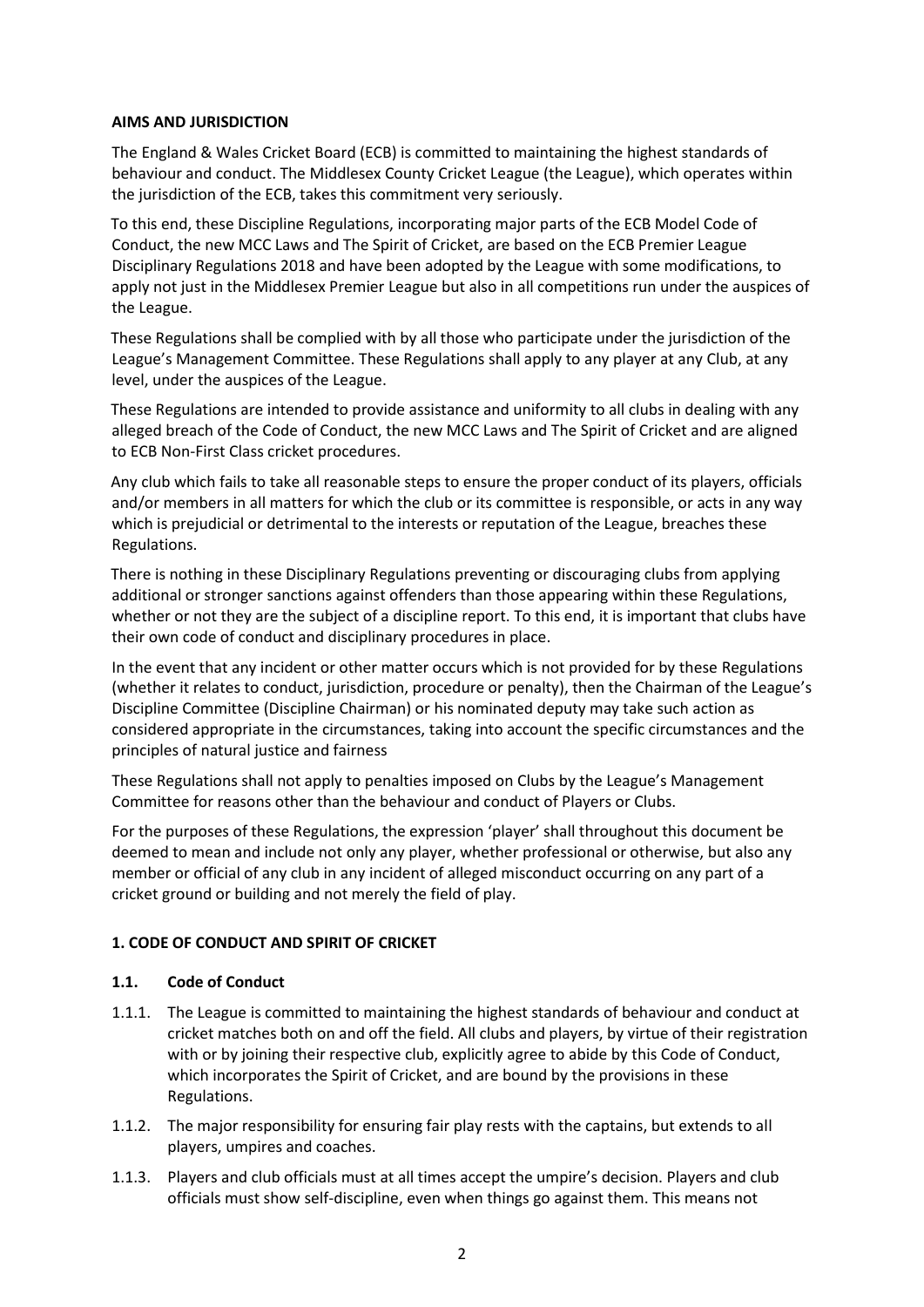showing dissent at the umpire's decision or reacting in a provocative or disapproving manner towards another player or a spectator.

- 1.1.4. Players and club officials shall not intimidate assault or attempt to intimidate or assault an umpire, another player, a club official or a spectator.
- 1.1.5. Players and club officials shall not use crude and/or abusive language (known as "sledging"), nor make offensive gestures or hand signals, nor deliberately distract an opponent.
- 1.1.6. Players and club officials shall not use language or gestures that offend, insult, humiliate, intimidate, threaten, disparage or vilify another person on the basis of that person's age, race, religion, sexual orientation, colour, descent or national or ethnic origin.
- 1.1.7. Players and club officials shall not use or in any way be concerned in the use or distribution of illegal drugs.
- 1.1.8. Players and club officials shall not make any public or media comment which is detrimental to the interests or reputation of other Participants, the League, clubs, umpires or the game in general. In this instance, media shall include (but not necessarily be limited to) press, radio, television, external websites, club websites, social networking sites and club match programmes. Nothing in this provision shall prevent any comment which constitutes honest opinion in regard to cricketing matters and which is made in a fair and respectful manner.
- 1.1.9. Players and club officials shall not disclose or comment upon any alleged breach of this Code (save as necessary to implement the provisions of these Regulations) until the outcome of any disciplinary process initiated under these Regulations has been finally disposed of.
- 1.1.10. Clubs must take adequate steps to ensure the good behaviour of their players, officials, members and supporters.

# 1.2. **Spirit of Cricket**

### **Cricket owes much of its appeal and enjoyment to the fact that it should be played not only according to the Laws, but also within the Spirit of Cricket.**

The major responsibility for ensuring fair play rests with the captains, but extends to all players, umpires and, especially in junior cricket, teachers, coaches and parents.

Cricket is an exciting game that encourages leadership, friendship and teamwork, which brings together people from different nationalities, cultures and religions, especially when played within the Spirit of Cricket

1.2.1. There are Laws which place the responsibility for the team's conduct firmly on the captain.

#### **Responsibility of Captains**

The captains are responsible at all times for ensuring that play is conducted within the Spirit of the Game as well as within the Laws.

#### **Players' Conduct**

In the event of any player failing to comply with the laws relating to Player Conduct or Unfair Play the umpires shall summon and inform the offending player's captain that an offence has occurred and will request that the captain take appropriate action.

#### **Players**

Captains and umpires together set the tone for the conduct of a cricket match. Every player is expected to make an important contribution to this.

#### 1.2.2. **Unfair Play**

According to the Laws, the umpires shall be the sole judges of fair and unfair play. If either umpire considers an action, not covered by the Laws, to be unfair he/she shall intervene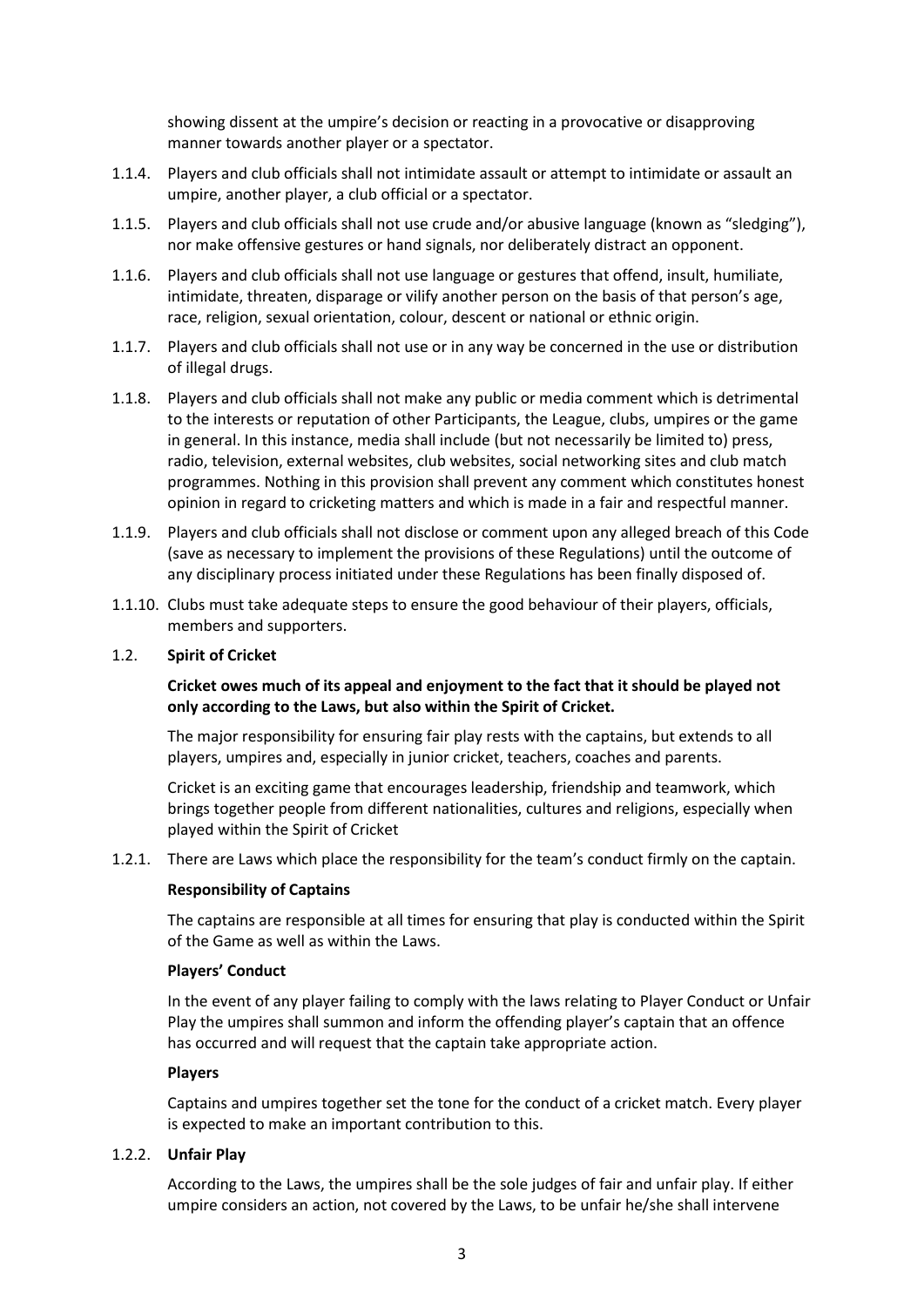without appeal and, if the ball is in play, call and signal Dead ball and implement the procedure as required.

- 1.2.3. League Umpires and Recognised Umpires (as defined in paragraph 2.4 below)**, are authorised to intervene in cases of:**
	- Damaging the ball
	- Distracting the batsman
	- Unfair bowling
	- Time wasting
	- Damaging the pitch
	- Non-striker leaving his/her ground early
	- Any other action that they consider to be unfair

# 1.2.4. **Respect is central to the Spirit of Cricket.**

- Respect the captain, team-mates, opponents and the authority of the umpires.
- - Play hard and play fair.
- - Accept the umpire's decision.
- - Create a positive atmosphere by your own conduct, and encourage others to do likewise.
- Show self-discipline, even when things go against you.
- - Congratulate the opposition on their successes, and enjoy those of your own team.
- - Thank the officials and your opposition at the end of the match, whatever the result.
- - Cricket is an exciting game that encourages leadership, friendship and teamwork, which brings together people from different nationalities, cultures and religions, especially when played within the Spirit of Cricket.

### 1.2.5 **Violence**

There is no place for any act of violence on the field of play and if reported and guilty this act will be dealt with as a Level 4 offence.

1.3. Failure to comply with the provisions of the Code of Conduct may lead to disciplinary action by the League, Middlesex Cricket or any other authorised body, irrespective of a proven breach being related to a match not under the jurisdiction of the League.

### **2. BREACHES AND REPORTING**

2.1. A breach of these Disciplinary Regulations occurs when:-

a) Any player in the course of, or in connection with a match, offends against the Code of Conduct or acts at any time to prejudice the good name or interests of the League .

b) Any club fails properly to control or discipline its players or acts in a manner prejudicial to the good name or interests of the League.

- 2.2. Any player or club committing such a breach shall be liable to penalties in the manner prescribed in this document.
- 2.3. A breach of the Code of Conduct will normally be categorised as Level 1, 2, 3 or 4, as set out in Appendix 1.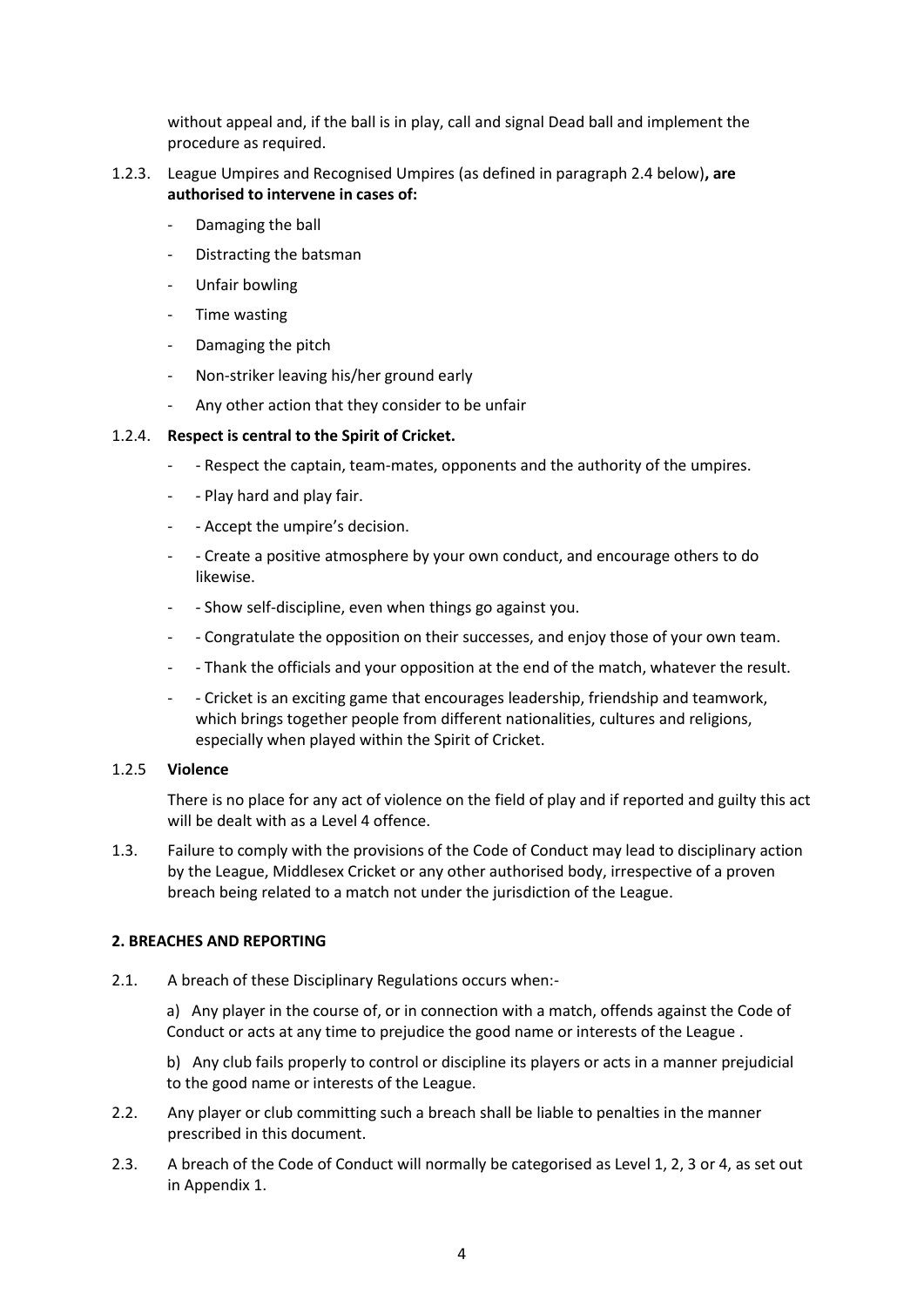### 2.4 **Reporting of Breaches by umpires**

- 2.4.1. Subject to paragraph 2.4.5, for a first offence of a Level 1 breach of the Code of Conduct in a match, the umpire(s) should warn the player as to his future conduct and advise him and his captain that they will be submitting a formal disciplinary report. In first eleven matches, the umpires should warn the player and his captain that any further Level 1 breach by that or any other player from the same team will also result in a 5 run penalty as per Law 42.2.4.
- 2.4.2. If any player receiving such a warning commits a further Level 1 breach in the match or any other player on the same team subsequently commits a Level 1 breach in the same match, the umpires should advise him and his captain that they will be submitting a formal report. In first eleven matches, the umpires should also award five penalty runs to the other side
- 2.4.3. In all instances of any perceived Level 1, 2, 3 or 4 breach, the umpires should complete a formal discipline report. In first eleven matches, the umpires should also apply the appropriate on-field sanctions as set out in Law 42.
- 2.4.4. Notification that a report is to be submitted following any alleged breach of the Code of Conduct must first be advised, whenever practicable, by the umpire(s), to the player and his captain or an executive of the player's club, on the day of the alleged offence, prior to leaving the ground.
- 2.4.5 Any such alleged breach of the Code of Conduct subject to a report (to be known as 'a complaint') will then be notified by telephone by the complainant to the Discipline Chairman (as defined above) within 24 hours of the end of the match. In first eleven matches, the report should be submitted using the umpires' electronic reporting system. In other matches, the written report should be sent, preferably by email, to the Discipline Chairman and be received within 72 hours of the end of the match.
- 2.4.5. This paragraph 2.4 only applies where at least one of the umpires is a League Umpire or a Recognised Umpire.
- 2.4.6 In these Regulations, a League Umpire is a Member of the League's Panel of Umpires or an umpire otherwise appointed by that Panel (for example an umpire on exchange from another League). A Recognised Umpire is (i) any other umpire who (a) has any form of ACO accreditation and (b) has an ACO membership current at the time of the match; or (ii) any other umpire who has applied to and been recognised by the League's Management Committee as an experienced umpire.

# 2.5. **Reporting of Breaches by Players**

- 2.5.1. In any match where a League or Recognised Umpire is standing any allegation of a breach of the Code of Conduct by a player made against another player which arises from an incident during the course of a match or on the field of play should be reported by a team's captain to the League or Recognised Umpire(s).
- 2.5.2. Any allegation of a breach of the Code of Conduct by a player made against another player which does not fall within paragraph 2.5.1 should, ideally, be notified to the Discipline Chairman and the Secretary of the League promptly after the incident giving rise to the allegation. Subject to any direction from the Discipline Chairman, a written report should be produced, which should allow the Discipline Chairman to understand i) the background to the alleged incident, ii) why a breach of the Code of Conduct is alleged and iii) the Level of breach alleged. Where possible, notifications and reports should be submitted to the Discipline Chairman by a club secretary (or in such other manner as may be directed by the Discipline Chairman).
- 2.5.3. The Discipline Chairman shall have an overriding discretion to accept or decline reports submitted under paragraph 2.5.2.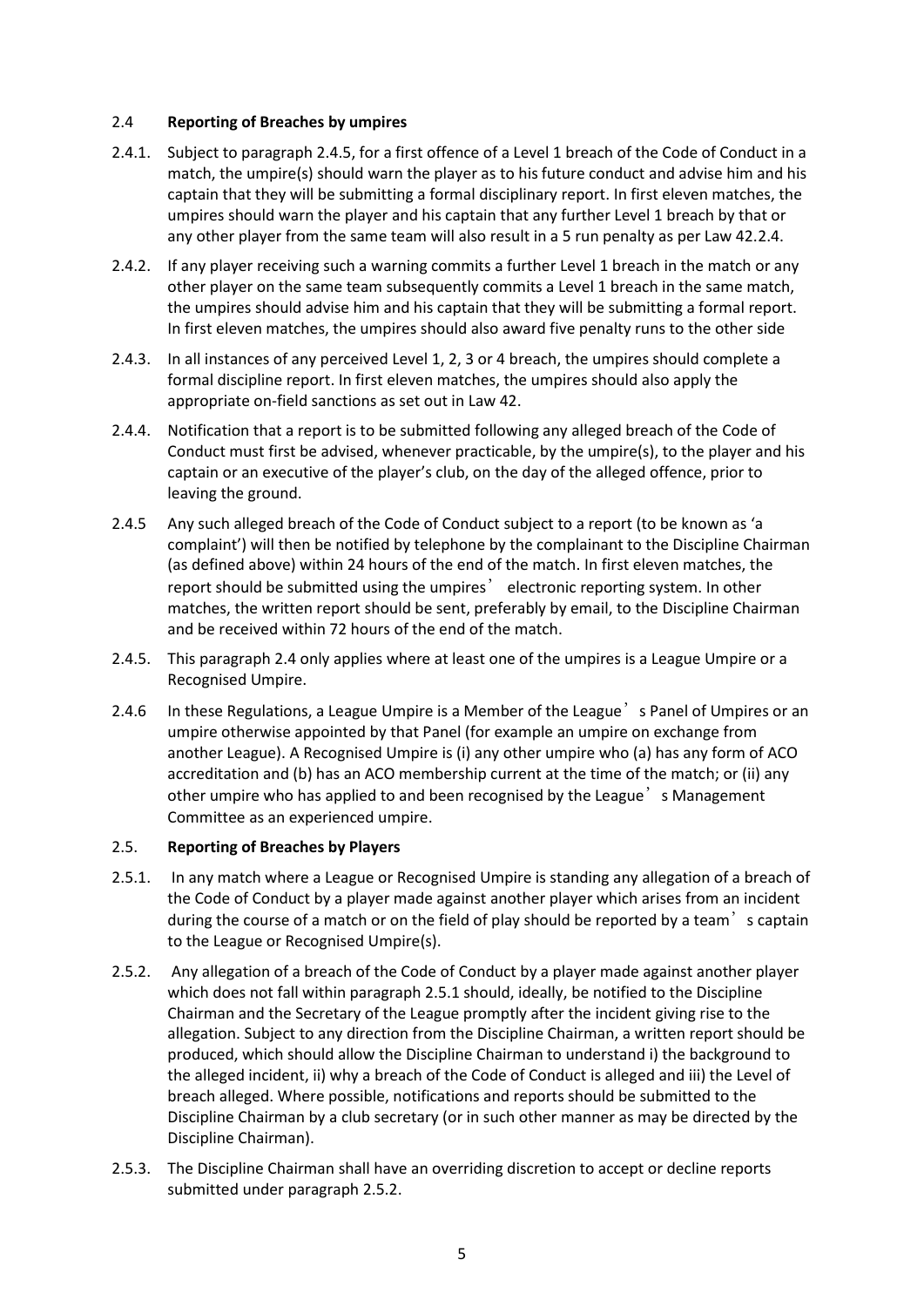2.5.4. Any complaints submitted under paragraph 2.5.2 must be made in good faith. The submission of a report which is trivial, vexatious, made for tactical reasons or otherwise improper may itself be treated as a breach of the Code of Conduct.

# **3. PROCEDURE**

- 3.1. The Discipline Chairman shall, as soon as reasonably practicable, inform the Secretary of the club against whom the complaint has been made.
- 3.2 Any action the Discipline Chairman may take in respect of complaints from first eleven matches shall be in addition to the on-field action taken by the umpires under Law 42. There is no power to rescind such an on-field sanction.
- 3.3 Any Level 1 or Level 2 breach of the Code of Conduct shall in the first instance be dealt with by the Discipline Chairman. In the case of Level 1 and Level 2 breaches, this shall as an indicator, be a minimum of a final warning (Level 1) or two match (Level 2) ban to be served with immediate effect.
- 3.4. Within 48 hours of receipt of the written complaint, the Discipline Chairman or his nominated deputy shall consider the complaint and resolve:
	- a) To impose a penalty; or
	- b) To take no action except to record the complaint and notify the club; or
	- c) To refer the matter for a Disciplinary Hearing.

Level 3 or 4 complaints will automatically be subject to a Disciplinary Hearing and in the case of such a complaint against a player, unless the Discretionary Chairman in his absolute discretion decides otherwise, that player will be automatically banned from playing any matches run under the auspices of the League pending the outcome of the Hearing.

- 3.5. Any match/time sanctions imposed under paragraph 3.4. above, shall be advised in writing by the Discipline Chairman or his nominated deputy to Middlesex Cricket. Players should understand that match/time bans will normally apply to all cricket played under the auspices of ECB.
- 3.6. In the case of an incident involving a player under the age of 18 years old, the Middlesex Cricket Welfare Officer will immediately be informed. In such circumstances, the incident may be regarded as:
	- a) A welfare and child protection case or

b) An outright disciplinary case. If the incident is being investigated by another organisation (e.g. the Police, ECB Safeguarding Department) the League will await the outcome of that investigation.

3.7 In the case of a registered player being the subject of a complaint, the National Leagues & Competitions Manager to be advised immediately by telephone or email by the Secretary of the League and/or to the Chairman of the League or the Chairman of the League Disciplinary Committee.

### **4. DISCIPLINARY HEARINGS**

4.1. In any case which is referred for a Disciplinary Hearing, the Discipline Chairman shall convene the hearing within 14 days of the decision to refer. Any delay may only be granted at the discretion of the Chairman of the Disciplinary Hearing.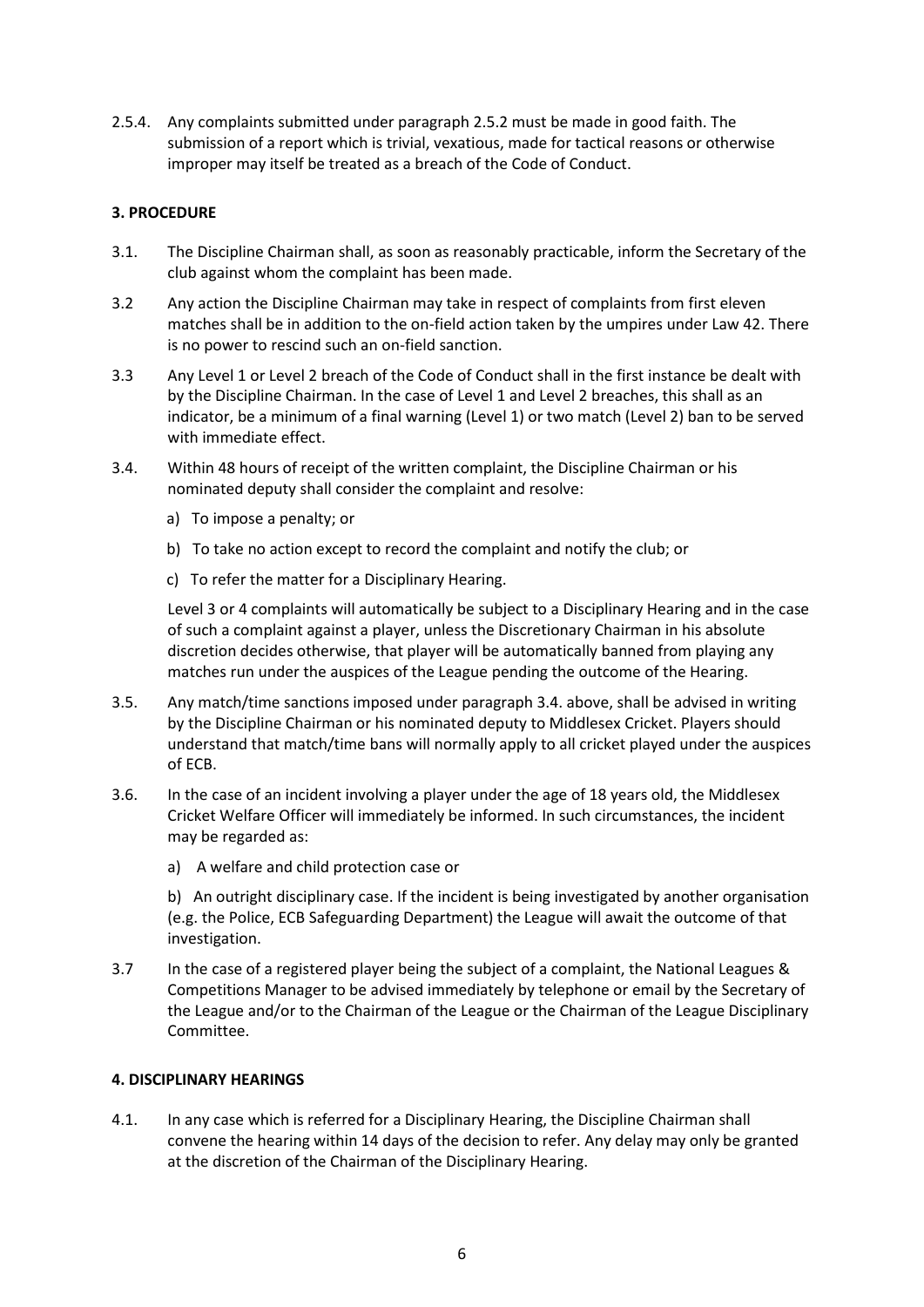- 4.2. Where a charge against a player is referred to a Disciplinary Hearing, his captain and club may be charged separately under their responsibilities as set out in the Code of Conduct above.
- 4.3. At least seven days' notice in writing of the hearing shall be given to the Player via his club Secretary. In the case of a club, its Secretary shall be so notified. The notice shall specify the alleged breach(es) of the Code of Conduct above.
- 4.4. The accused player or club shall be entitled:
	- To submit written statements ahead of the hearing
	- To attend the hearing
	- To state his case (in the case of a club, by its Secretary or other official)
	- To be legally represented or supported by a colleague and
	- To call witnesses.
- 4.5. If the player or club is to have representation present at the hearing then the details of that representation must be given to the Discipline Chairman not less than 48 hours before the date of the hearing.
- 4.6. The Hearing shall be conducted by a Disciplinary Panel appointed by the Discipline Chairman and shall consist of not less than three persons and not more than five persons drawn from a list approved by the League's Management Committee. The Discipline Chairman shall appoint one of the Disciplinary Panel members to act as Chairman of the Disciplinary Panel. None of the Panel should be connected with the player, the club or their opponents at the time of the alleged breach, or a club which might directly benefit from any disciplinary action.
- 4.7. A club or player involved in disciplinary proceedings will be solely responsible for meeting such costs or expenses as it or they may incur, including the cost of any legal or other representation.
- 4.8. The standard of proof shall be on the 'balance of probabilities' rather than the criminal standard of 'beyond reasonable doubt'.

# **5. PENALTIES**

- 5.1. As a guideline, the following indicative penalties should be expected to be imposed for any complaint referred and, if appropriate, proved to the Discipline Chairman or his nominated deputy or at a Disciplinary Hearing. The higher end of the tariff band is most likely to be reserved for serial offences/offenders:-
	- Level 1 Final warning to 6 matches and/or appropriate/equivalent time ban
	- Level 2 2 to 8 matches and/or appropriate/equivalent time ban
	- Level 3 4 to 10 matches and/or appropriate/equivalent time ban
	- Level 4 A minimum of 10 matches and/or appropriate/equivalent time ban

These sanctions apply to all cricket played under the auspices of ECB.

- 5.2. Where applicable, penalties will be carried over to apply in the following season.
- 5.3. Where the complaint is decided by the Discipline Chairman or his nominated deputy and not referred to a Disciplinary Hearing, repeated infringements, listed on umpires' reports, by the individual player or Club which is the subject of the relevant complaint may still result in additional penalties as laid out in 5.6 below.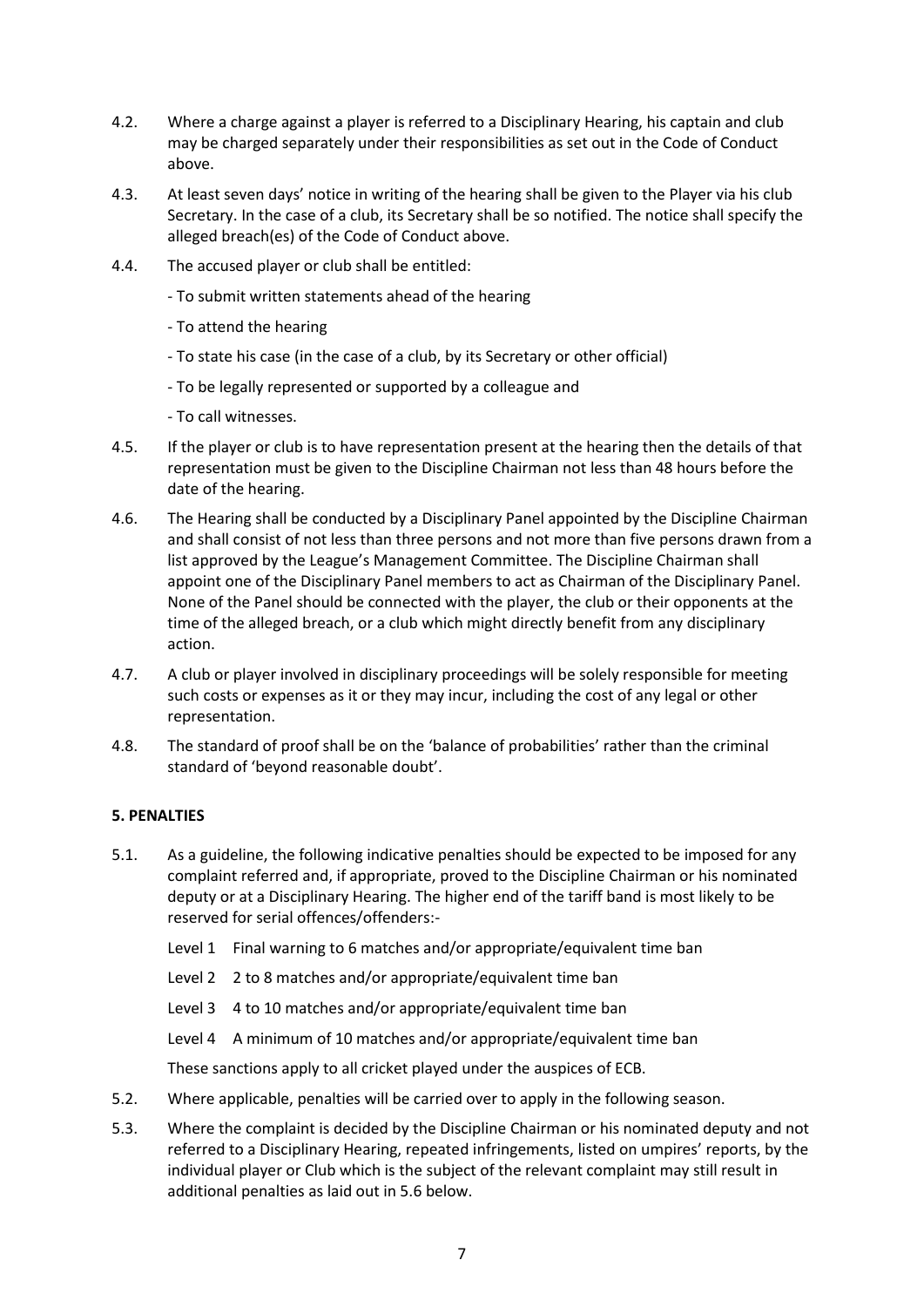5.4. If at a hearing a breach of the Code of Conduct is proven, the Disciplinary Panel shall have the power to impose one or more of the following penalties, together with such order as to costs as it deems appropriate:

In the case of a player:-

- To require the player to submit appropriate letter(s) of apology within a specified time
- To record a reprimand and to give a warning as to future conduct
- To impose a fine, not to exceed £500
- To ban the player for one or more matches, or for a stated period of time
- To deduct League points from the player's team
- To expel the player from the League
- In the case of a club:-
- To require the club to submit appropriate letter(s) of apology within a specified time
- To record a reprimand and to give a warning as to future conduct
- To impose a fine
- To deduct League points from the club's team
- To expel the club from any competition of the League
- To relegate to any lower division of the League or to a 'linked' league
- 5.5. The Disciplinary Chairman or his nominated deputy and Panels will take the following factors into account when determining the penalties to be imposed:
	- a) If the accused player/club has pleaded guilty
	- b) The player's previous disciplinary record
	- c) If the player is also the captain

d) The conduct of the player subsequent to him being warned and told that he will be reported

- e) in the case of an appeal, if that appeal is considered to be spurious
- 5.6. In addition, where an individual behaves inappropriately or fails to respect the formality at any level during a Disciplinary Hearing, the Disciplinary Panel assumes the right to impose further corrective actions or penalties as it sees fit.
- 5.6.1 Where a representative and/or witness(es) behaves inappropriately or fails to respect the formality at any level during a Disciplinary Hearing this can be dealt with under the code by having a separate hearing.
- 5.7. The Disciplinary Panel shall have the power to suspend the operation of any part, or all, of the penalty it imposes for such period and subject to such terms and conditions it deems appropriate.
- 5.8. Decisions of the Disciplinary Panel (a finding that a complaint is proved or not proved or a decision on penalty) shall be by majority vote; where necessary the Disciplinary Panel Chairman shall have a casting vote.

### **6. APPEALS**

6.1.1 Subject to 6.1.2, where either the Discipline Chairman has imposed a penalty pursuant to paragraph 3.4 a) above or a breach of the Code of Conduct has been proved at a Disciplinary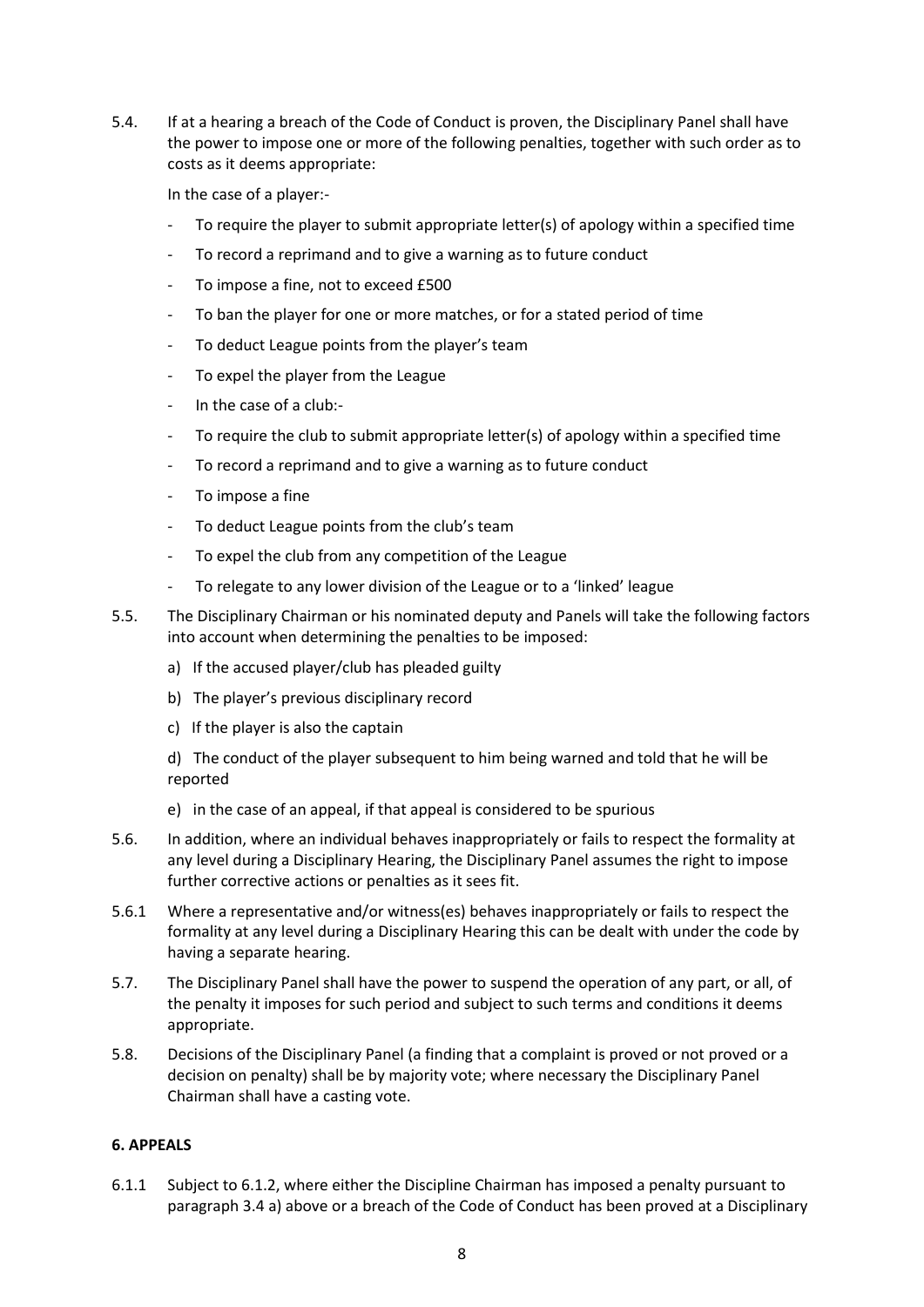Hearing, a player or club shall have the right of appeal. Where a player and his club are appealing in relation to the same incident, they must do so separately.

- 6.1.2 There shall be no right of appeal against a minimum ban imposed by the Discipline Chairman for a Level 1 or 2 offence save on the grounds of mistaken identity, misrepresentation or (where the breach was reported by the umpire(s) under 2 above) failure of the umpire(s) to follow the procedures in Paragraph 2 above.
- 6.2. A notice of appeal setting out the grounds must be given in writing to the Discipline Chairman within seven days of the decision of the Discipline Chairman or the Disciplinary Panel as the case maybe, together with a deposit of £100 if the appeal is by a player or £250 if the appeal is by a club.
- 6.3. If a notice of appeal is given, the penalty shall not take effect pending the hearing of the Appeal, which shall take place as soon as is practicable and in any event within 14 days of receipt of notice of the appeal.
- 6.4. The Appeal shall be by way of a new hearing before a different Panel. The Appeal Panel shall be appointed by the Discipline Chairman or, in the case of an appeal against a penalty imposed by the Discipline Chairman, the Chairman or Secretary of the League and shall consist of not less than three persons and not more than five persons drawn from a list approved by the League's Management Committee. None of the Panel should be connected with the individual or the club or their opponents, or a club which might directly benefit from any disciplinary action or have been a member of the original Disciplinary Panel.
- 6.5. The player or club shall have the same entitlements as set out in 4.4 above.
- 6.6. If the player or club is to have representation present at the hearing then the details of that representation must be given to the Discipline Chairman not less than 7 days before the date of the hearing.
- 6.7. Non-attendance at a hearing of the Appeals Panel by the appellant club or person without good and valid reason for such non-attendance will automatically result in forfeiture of their right of appeal and of their deposit.
- 6.8. The Appeals Panel may confirm, vary or reverse the decision of the Discipline Chairman (in relation to an appeal against a penalty imposed by him under 3.4 a)) or the Disciplinary Panel (in relation to an appeal against a decision of that Panel) and it shall have the power to increase the penalty and award costs of the Appeal hearing and forfeit the whole or part of the deposit. Decisions of the Appeal Panel shall be by majority vote; where necessary, the Chairman shall have a casting vote.
- 6.9. The decision of the Appeals Panel or, if no appeal, of the Discipline Chairman or Disciplinary Panel, shall be final and binding.

### **7. NON-PAYMENT OF FINES**

- 7.1. Any fine levied under these procedures or imposed for the breach of any match rule must be paid to the Treasurer of the League within twenty-eight days of the Club being notified of such fine.
- 7.2. Any fines still outstanding at the end of that period shall be increased by 100% of the original fine, when the Secretary or Chairman of the offending Club shall be notified to the effect that the fine is outstanding. They will be given a reminder that if after a period of fourteen days from that reminder, the fine is still outstanding, a deduction of five points shall be made from the points gained by the side that received the fine.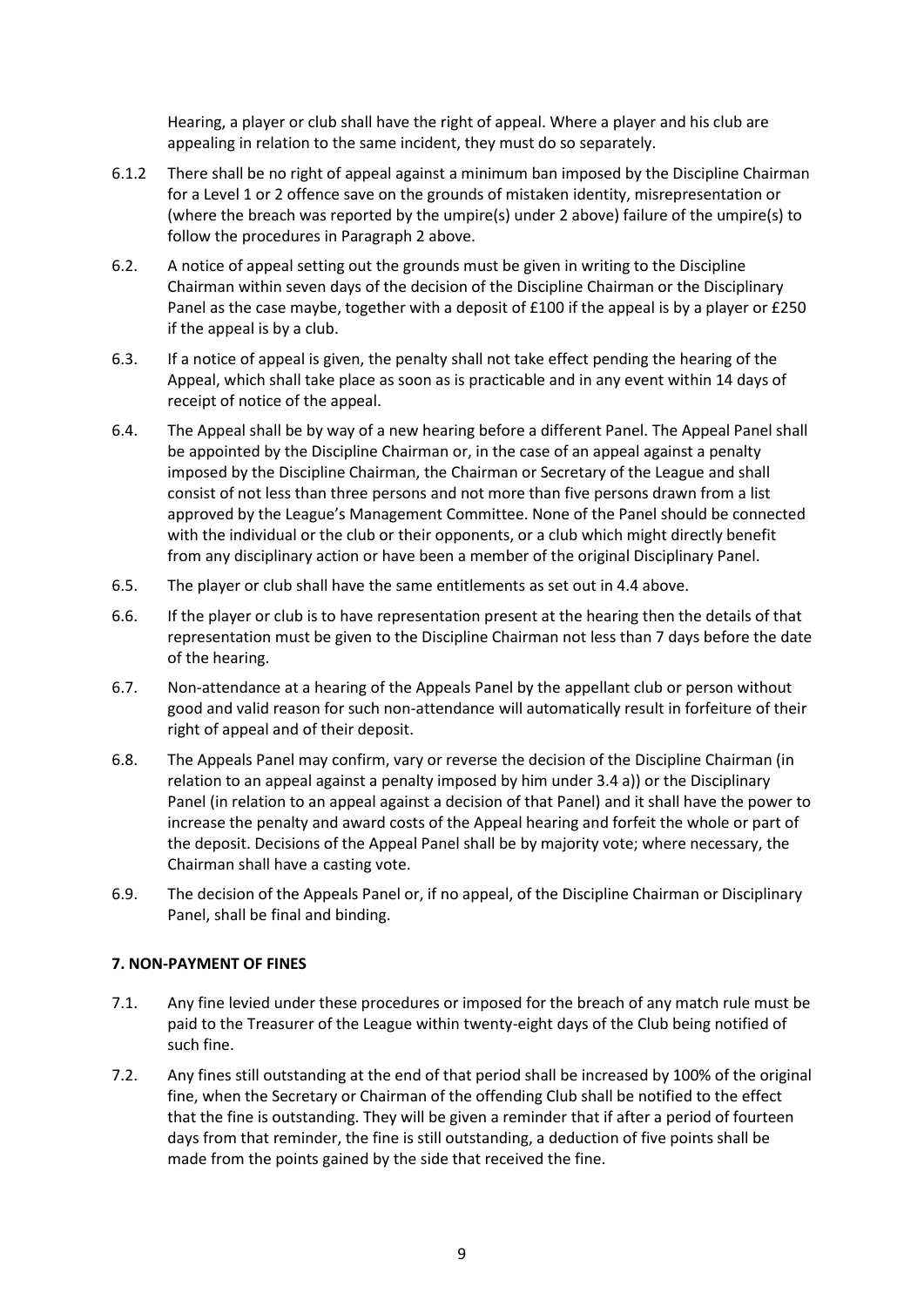# **APPENDIX 1 – BREACHES OF DISCIPLINE**

Certain conduct, whether on or off the field of play, amounting to a breach of the Laws of Cricket and/or the Spirit of Cricket has been categorised into 4 levels which are set out below:-

# **Level 1**

- a) Time wasting by either the fielding side or the batting side which in first eleven matches may result in a 5 run penalty or the bowler being disallowed from bowling any further in that innings in accordance with Laws 41.9 and 41.10
- b) wilfully mistreating any part of the cricket ground, equipment or implements used in the match\*
- c) showing dissent at an umpire's decision by word or action\*
- d) using language that, in the circumstances, is obscene, offensive or insulting\*
- e) making an obscene gesture\*
- f) appealing excessively\*
- g) advancing towards an umpire in an aggressive manner when appealing\*
- h) bowling a dangerous or unfair short-pitched delivery and/or an accidental non-pitching delivery that results in the bowler being disallowed from bowling any further in that innings in accordance with Laws 41.6 and 41.7.
- i) any other misconduct, the nature of which is, in the opinion of the umpires, equivalent to a Level 1 offence\*.

### **Level 2**

- a) showing serious dissent at an umpire's decision by word or action\*
- b) making inappropriate and deliberate physical contact with another player\*
- c) deliberate distraction, deception or obstruction on the field of play under Law 41.4 or 41.5.
- d) throwing the ball at a player, umpire or another person in an inappropriate and dangerous manner\*
- e) using language or gesture to another player, umpire, team official or spectator that, in the circumstances, is obscene or of a seriously insulting nature\*
- f) causing avoidable damage to the pitch which in first eleven may result in a 5 run penalty being awarded under Laws 41.12.3, 41.14.3 and 41.15.3.
- g) any other misconduct, the nature of which is, in the opinion of the umpires, equivalent to a Level 2 offence\*.

### **Level 3**

- a) intimidating an umpire by language or gesture\*
- b) threatening to assault a player or any other person except an umpire\*.
- c) using language or gesture that offends, insults, humiliates, intimidates, threatens, disparages or vilifies another person on the basis of that person's race, religion or belief, colour, descent, national or ethnic origin, age, disability, gender, sexual orientation or background.
- d) Deliberately bowling a non-pitching delivery which is deemed dangerous and unfair in accordance with Law 41.7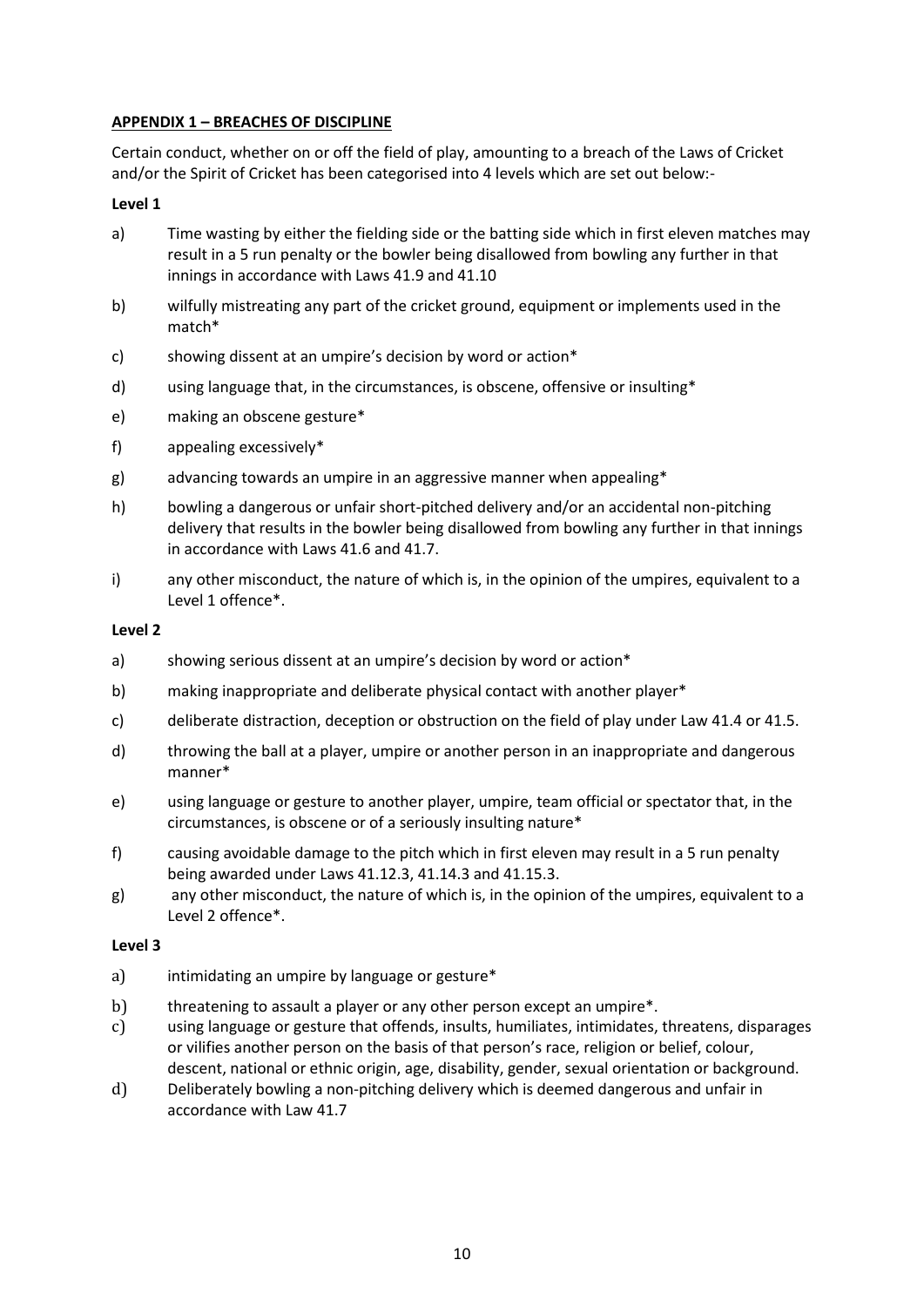# **Level 4**

- a) threatening to assault an umpire\*
- b) making inappropriate and deliberate physical contact with an umpire\*
- c) physically assaulting a player or any other person\*
- d) committing any other act of violence\*.
- e) using language or gesture that seriously offends, insults, humiliates, intimidates, threatens, disparages or vilifies another person on the basis of that person's race, religion or belief, colour, descent, national or ethnic origin, age, disability, gender, sexual orientation or background.

In Levels 1 to 4, offences marked with an asterisk are in first eleven matches capable of attracting on-field sanctions under Law 42.

The conduct listed in Level 1 to Level 4 above cannot be considered to be exhaustive.

# **Social media**

For the avoidance of doubt, any postings online and/or on social media (Twitter, Facebook or similar/equivalent platforms) also fall to be determined in accordance with the factors above. In relation to such cases, it should be noted:

- 1. Players are to be considered responsible for any posting(s) on their social media account(s) which are caught by the factors detailed above (the fact that a posting may have been made by someone else in the Player's name will not necessarily prevent disciplinary action being taken);
- 2. Disciplinary action may result from repeating comments made on social media by others (e.g. 'retweeting') which are caught by the factors detailed above; and
- 3. The deleting of any inappropriate content, whilst advisable, does not of itself prevent disciplinary action being taken.